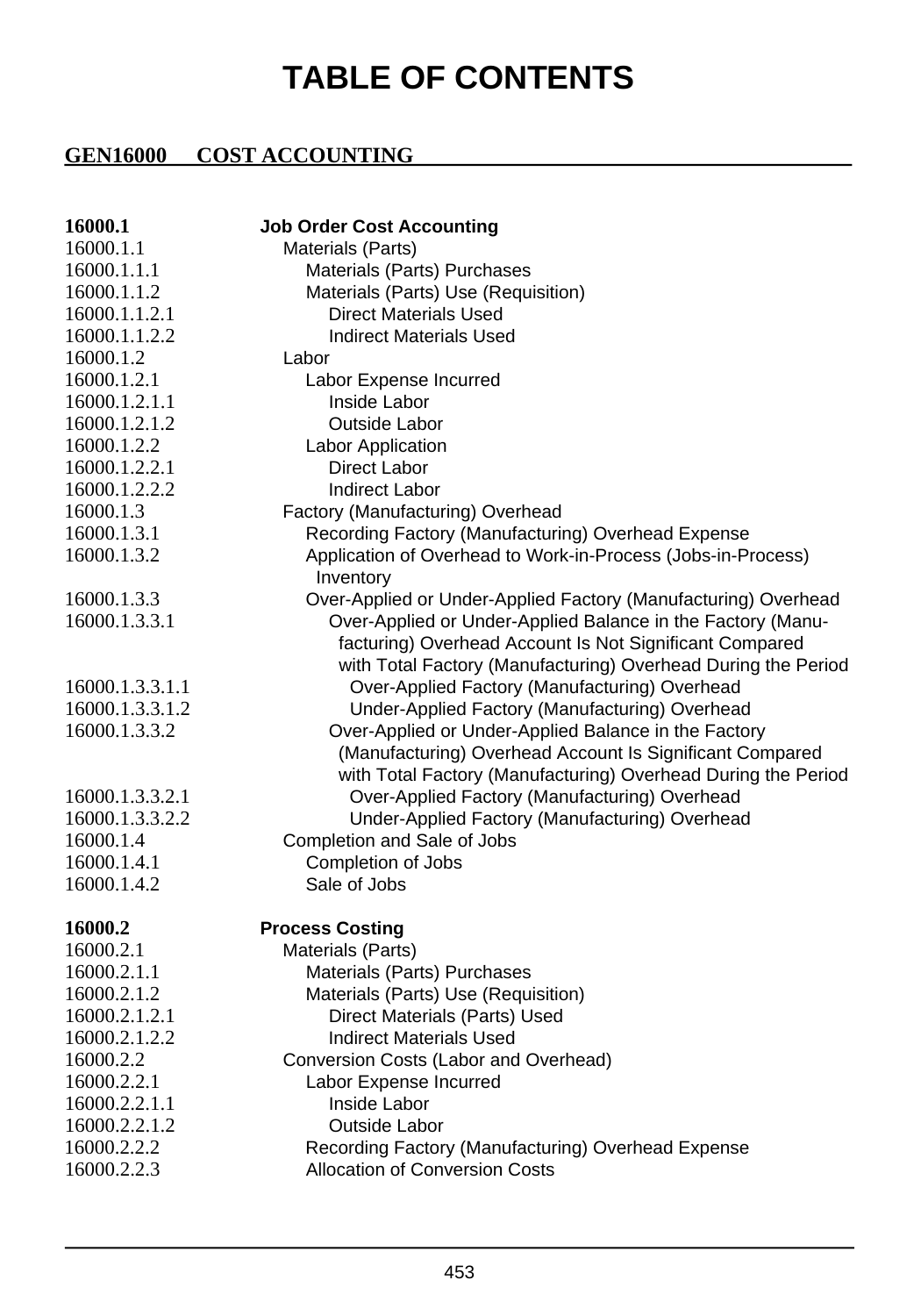| 16000.2.2.3.1        | Simplified Allocation Approach                                                                                                                             |
|----------------------|------------------------------------------------------------------------------------------------------------------------------------------------------------|
| 16000.2.2.3.2        | <b>Expanded Allocation Approach</b>                                                                                                                        |
| 16000.2.2.3.2.1      | <b>Direct Labor</b>                                                                                                                                        |
| 16000.2.2.3.2.2      | Factory (Manufacturing) Overhead                                                                                                                           |
| 16000.2.2.3.2.2.1    | Recording Actual Factory (Manufacturing) Overhead                                                                                                          |
| 16000.2.2.3.2.2.2    | Recording Application of Factory (Manufacturing)                                                                                                           |
|                      | Overhead to Departments                                                                                                                                    |
| 16000.2.2.3.2.2.3    | Over-Applied or Under-Applied Factory (Manufacturing)                                                                                                      |
|                      | Overhead                                                                                                                                                   |
| 16000.2.2.3.2.2.3.1  | Over-Applied or Under-Applied Overhead Is Not<br>Significant Compared with Total Actual Factory<br>(Manufacturing) Overhead During the Period              |
| 16000.2.2.3.2.2.3.2  | Over-Applied or Under-Applied Factory (Manufacturing)<br>Overhead Is Significant Compared with Total Factory<br>(Manufacturing) Overhead During the Period |
| 16000.2.3            | <b>Transfer of Units</b>                                                                                                                                   |
| 16000.2.3.1          | <b>Transfer Between Departments</b>                                                                                                                        |
| 16000.2.3.2          | Transfer from Last Department to Finished Goods Inventory                                                                                                  |
| 16000.3              | <b>Standard Costing</b>                                                                                                                                    |
| 16000.3.1            | Materials (Parts)                                                                                                                                          |
| 16000.3.1.1          | Materials (Parts) Purchases                                                                                                                                |
| 16000.3.1.2          | Materials (Parts) Use (Requisition)                                                                                                                        |
| 16000.3.1.2.1        | <b>Direct Materials (Parts)</b>                                                                                                                            |
| 16000.3.2            | Labor                                                                                                                                                      |
| 16000.3.2.1          | Labor Expense Incurrence                                                                                                                                   |
| 16000.3.2.1.1        | Inside Labor                                                                                                                                               |
| 16000.3.2.1.2        | <b>Outside Labor</b>                                                                                                                                       |
| 16000.3.2.2          | Direct Labor                                                                                                                                               |
| 16000.3.3            | Factory (Manufacturing) Overhead                                                                                                                           |
| 16000.3.3.1          | Recording Actual Factory (Manufacturing) Overhead                                                                                                          |
| 16000.3.3.2          | Applying Factory (Manufacturing) Overhead                                                                                                                  |
| 16000.3.4            | <b>Closing Variance Accounts</b>                                                                                                                           |
| 16000.3.4.1          | Net Amount of Variances Is Not Significant Compared with<br>Total Manufacturing Costs for the Period                                                       |
| 16000.3.4.2          | Net Amount of Variances Is Significant Compared with the<br>Total Manufacturing Costs for the Period                                                       |
| 16000.3.5            | Under-Applied or Over-Applied Factory (Manufacturing) Overhead                                                                                             |
| 16000.3.5.1          | Under-Applied or Over-Applied Factory (Manufacturing) Is Not<br>Significant Compared with Total Factory (Manufacturing)<br>Overhead for the Period         |
| 16000.3.5.2          | Under-Applied or Over-Applied Factory (Manufacturing) Overhead<br>Is Significant Compared with Total Factory (Manufacturing)<br>Overhead During the Period |
| 16000.3.6            | <b>Completion of Product</b>                                                                                                                               |
| 16000.4              | <b>Variable (Direct) Costing</b>                                                                                                                           |
| 16000.4.1            | Adjusting Accounts from Variable (Direct) Costing to Include Fixed<br><b>Costs of Manufacturing</b>                                                        |
| 16000.5<br>16000.5.1 | Spoilage, Scrap, and Reworked Product<br>Spoilage                                                                                                          |